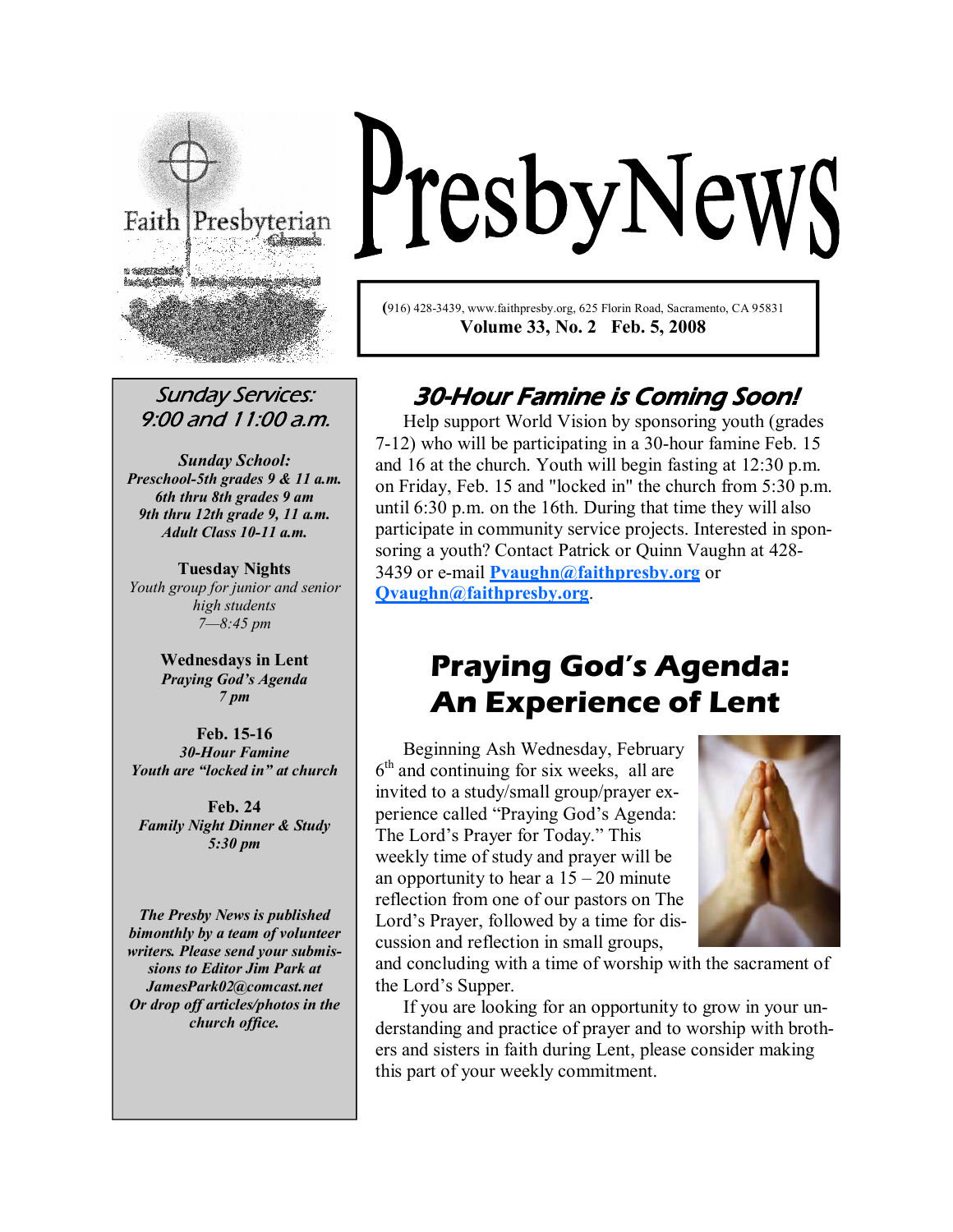## What Are Those Elders Up to Now?

Highlights from January's Session Meeting

The following are some of the decisions which were made this month at Session (elder board) and some of the areas of ministry which were celebrated. We hope you share in the enthusiasm of Session in all that God is doing in our midst. As a reminder, Session meetings are held the  $2<sup>nd</sup>$  Monday of each month at 7:00 in the east wing. Unless otherwise determined, they are open meetings and church members are always encouraged to come listen in. We'll even share our snacks!

Prayer before Business! The meeting opened with a time of devotion spent sharing praise for how God has worked in our lives of faith at Faith and in prayer for events and people in need.

Congregational Meeting on the Horizon—The annual congregational meeting will take place after the second service on January 27. The business meeting will include the election of officers for the session and deacons for terms starting in June 2008, the necrology report for 2007, approval of the new terms of call for each of the pastors, a slide show of events from 2007 along with the printed annual report all followed by a great lunch to be prepared by Elder Kitty Tatro and the members of the Fellowship committee.

Goals of Session Retreat in Action—On October 5-6, Session met together for a time of reflection and planning. Focusing on our mission statement, "A community loving Christ, building disciples, serving all", the following goals were set for 2008:

1. Discover how we, as a community, can discern, communicate and address the needs of all individuals and families here at Faith

2. Become a congregation which is committed and practiced in the discipline of prayer (as individuals and together)

3. Become a congregation which is committed and practiced in the discipline of the personal/individual study of God's Word

Discern specific congregation-wide mission emphases which we can commit to for the long term. The Session reflected on how they committed1% of their time each day to prayer and reading of Scripture during the Advent season. They discussed what was difficult, uplifting and hopeful about spending time in the Word. Ways by which the entire congregation can engage in this commitment were discussed. Development and refinement of an action plan for each of the goals was reviewed and will be communicated with the congregation when it is complete.

Congregational Input Sought—During the month of February, the members of the building subcommittee will be seeking your input on the proposed master plan revision. Watch for the announcement of dates and times in upcoming publications

Changes in the Shuttle—Thanks were offered up for Pat Beal who has been the impetus and coordinator of the shuttle that has so successfully brought folks to services at Faith. Bill Welch will be taking over these responsibilities and we are grateful to him for taking on this wonderful mission service.

Pastors' Study Leaves Approved—It is our privilege and responsibility to ensure that our pastors have time away to study, meet with other pastors and refresh and renew themselves for continued ministry. Pastor Jeff will be attending the National Pastors Conference in San Diego this year and Pastors Quinn and Patrick will be attending the Princeton Youth Forum.

Nominating Committee Prepares Its Slate for Election—The following folks have agreed to be placed on the slate as elder or deacon candidates at the annual congregational meeting: Elders: Sue Hooper, Laurie Richardson, Maria Rodriguez, Christine Mendoza and Greg Rapier; Deacons: Jeff Brown, Betty Keller, David Leader, Joann Helmich, Lori Nichols, and Bob Bagby.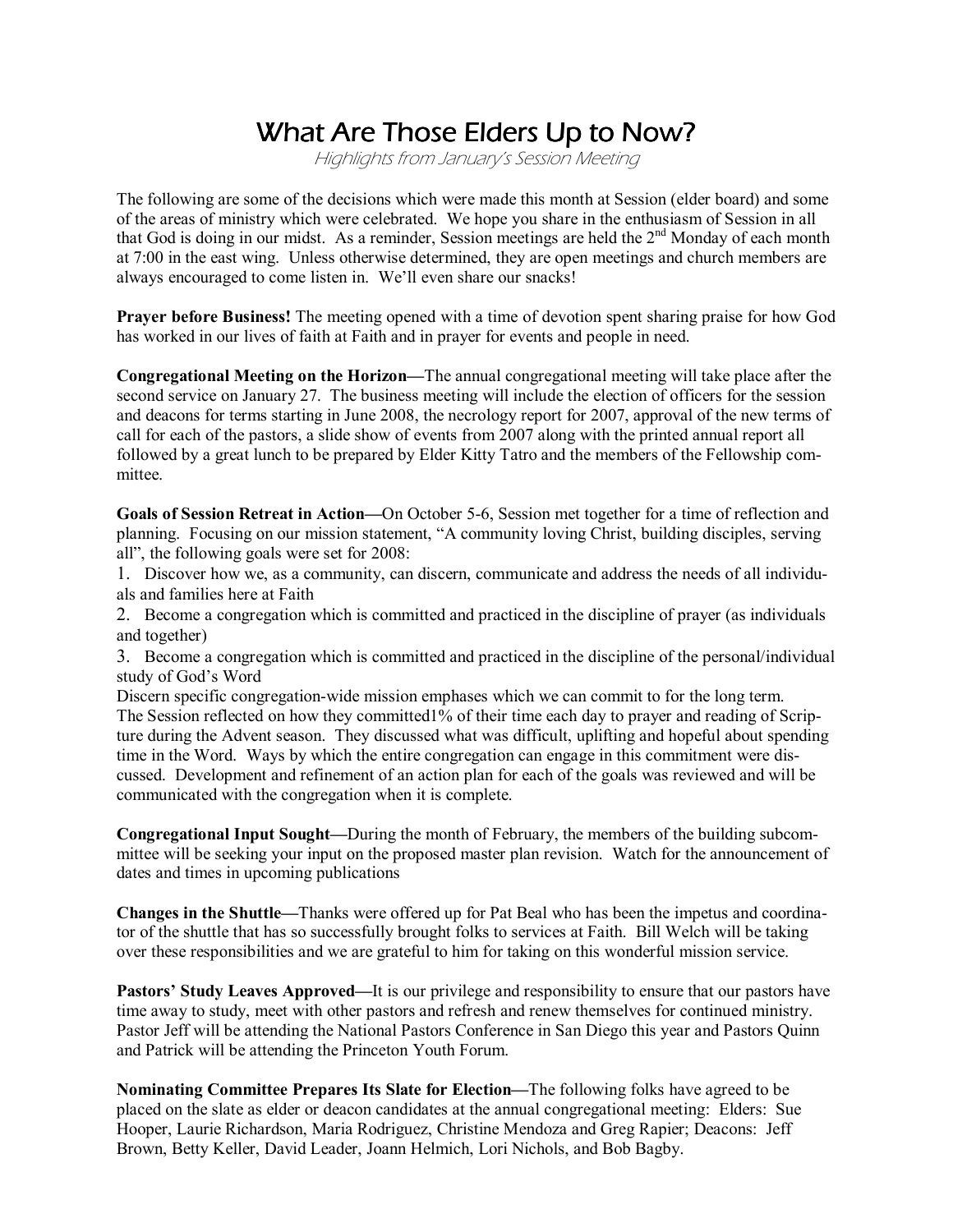#### Pastor's Column If it's Hard, You're Not Alone By Jeff Chapman



This season of Lent we have been invited by the leadership of Faith to invest time – perhaps more time than we typically invest – in prayer. For some of us, I recognize, that's a tall order.

 Now, prayer ought to be central to our lives as Christians. And in many instances, it is. I know many people in this community who devote significant time each day to seeking God in prayer. Yet it is also not the easiest thing in the world. In fact, I can't remember a single instance when somebody told me, "You know, Jeff, prayer is always such a piece of cake for me. It always comes so naturally. Just like breathing." Maybe there are people out there like that. I just haven't met any. And I'm, most certainly,

not one of them.

Sometimes, often times, prayer is hard.

 That's why the church has traditionally called prayer a discipline, you know. It takes practice to learn. Sometimes it's hard work. It takes time. And most importantly, it's not about us – which may be the hardest thing about prayer.

 Writer Richard Foster says, "In prayer, real prayer, we begin to think God's thoughts after him: to desire the things he desires, to love the things he loves, to will the things he wills." No wonder prayer is often so hard. It's all about seeking the will and desires of somebody besides myself! That doesn't come naturally.

 Let me offer a confession. I've been a Christian for most of my life. I've served as a leader in the church for over 20 years. And yet after all that time trying to follow Christ in my life and lead and encourage others to do the same, prayer is still one of the most difficult practices I ever attempt.

 There are times when it is rich. Times when it flows easily, like snow-melt rivers out of the mountains. There are times when God seems close, closer than my own breath. There are times when I can just sit and be still and the whole world stops and a real connection, I can tell, gets made with heaven.

But not all the time.

 And with that confession, I want to encourage you. As you seek to pray each day, don't be discouraged if, at times, it's hard work. Keep praying. Don't be discouraged if, at times, God seems far away. Keep praying. Don't be discouraged if your mind wanders. Keep praying. Don't be discouraged if you go a whole day (or a whole week) without pausing to pray at all. Keep praying.

 God is your Heavenly Father. And like any good father, God deeply values our time and attention. Even if our words – or our lives, for that matter - aren't polished.

 Be encouraged this Lent as you seek God in prayer. I believe he will meet us there. And the effort, in the end, will have been worth it.

 I look forward to worshipping and praying with you this Sunday! Grace & Peace –Jeff

#### 2008 Lenten Reading Schedule (through Feb. 19)

This Lent we invite you to commit 1% of your day (14.4 minutes), every day to time alone with God in prayer, scripture, and reflection.

Wednesday, Feb. 6- Matthew 1, Thursday, Feb. 7 - Matthew 2, Friday, Feb. 8 - Matthew 3: 1-17, Saturday, Feb. 9 - Matthew 4: 1-11, Sunday, Feb. 10 - Matthew 4: 12-25, Monday, Feb. 11 - Matthew 5: 1-12, Tuesday, Feb. 12 - Matthew 5: 13-20, Wednesday, Feb. 13 - Matthew 5: 21-31, Thursday, Feb. 14 - Matthew 5: 31-48, Friday, Feb. 15 - Matthew 6: 1-18, Saturday, Feb. 16 - Matthew 6: 19-34, Sunday, Feb. 17 - Matthew 7: 1-12, Monday, Feb. 18 - Matthew 7: 13-29, Tuesday, Feb. 19 - Matthew 8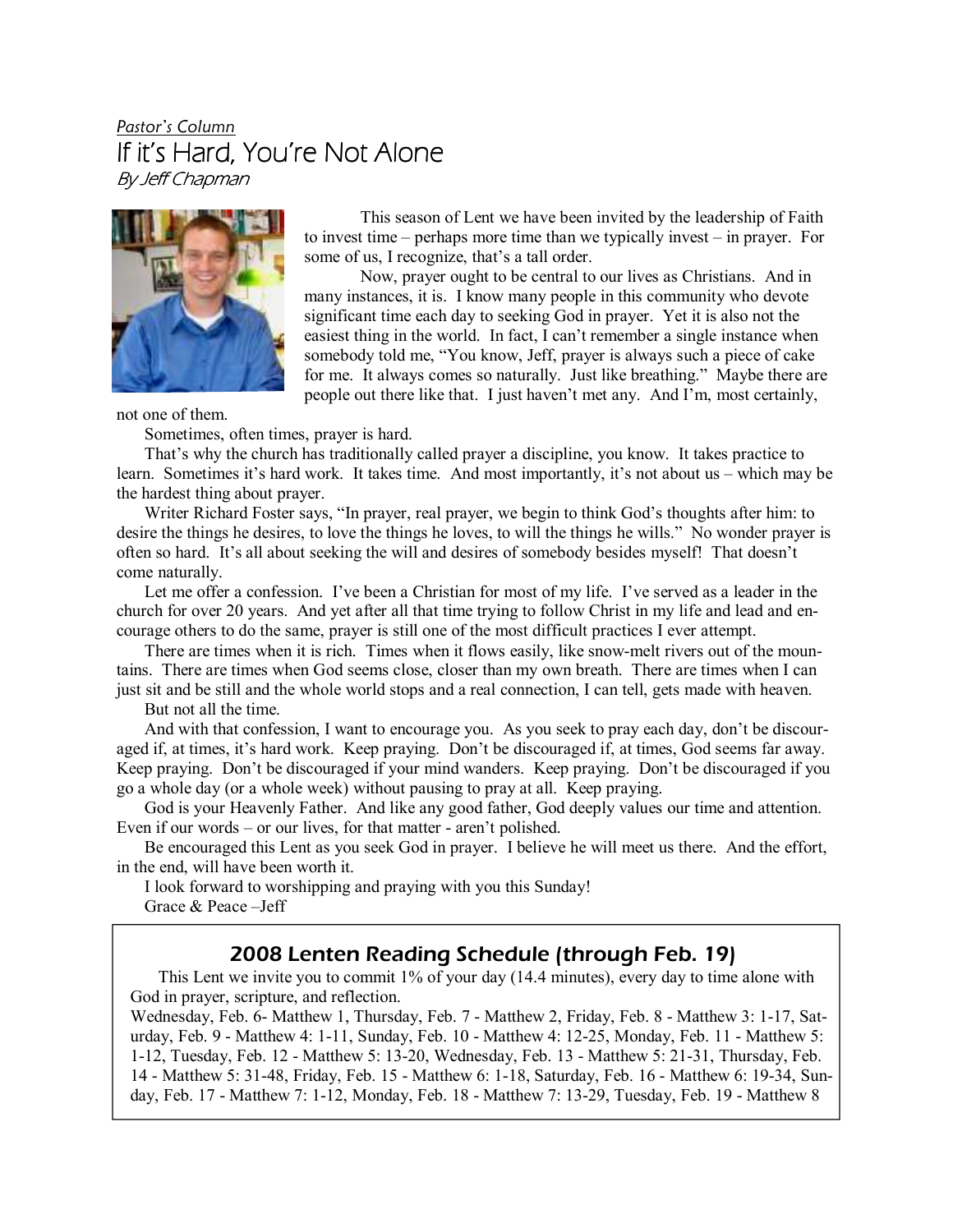

On Sunday, April 20, we'll be canceling our worship services so that members of the congregation can participate in activities to serve those in need all around us. Activities will take place both Saturday, April 19 and Sunday, April 20, and everyone in the community is invited to participate! We'll have 10 to 12 service activities for folks of all ages (toddlers to seniors) both in the church and in the community. Here's a sample of two of the projects we're planning.

#### Beautify and Preserve Sacramento **Northern Bike Trail**

Project Description: This project supports the City of Sacramento's annual preservation and beautification project along the Sacramento Northern Bike Trail. To celebrate Global Youth Service and Earth Day, we'll remove litter and invasive plants, move mulch, and prune shrubs. Who is needed: A minimum of 10 volunteers. This is a physical project that involves bending, pulling weeds, walking, pruning, etc. Children as young as four years old can participate as well as teens, adults, and senior citizens.

What to bring/wear: All necessary equipment will be provided. Wear comfortable clothing and a hat. Bring water.

Location: Robla Community Park, 625 Bell Avenue, Sacramento Date & Time of Project: Saturday, April 19, 8 a.m.—1 p.m.

#### Assemble Education Kits for World Vision

Project Description: We will be assembling hundreds of school kits that will be distributed to needy children across the world through World Vision. All the school supplies will be available. Volunteers will simply gather them into bags. We'd also like to include a hand-written card with each kit. Who is needed: As many volunteers as possible. From children to seniors Location: Faith Church Date & Time of Project: To be determined

Sign-ups will begin in early March at the Compassion Weekend table in the narthex. Invite your family, friends, neighbors, and co-workers to participate. Teens can receive community service hours!

### **Knitwits Needed!**

 Are you a knitwit? Then I guarantee that this project will have you in stitches! On April 19-20, 2008, Faith Presbyterian Church will hold its first Compassion Weekend-- a time for service, fellowship, and fun. If you have a knack for knitting (or crocheting) and wish to help in knitting and sewing together blanket squares, then keep an eye out for project sign-ups in the narthex. Are you afraid of needles? Never fear! You can still help us in our effort to warm up Sacramento residents by donating worsted weight yarn of any color, size 10 knitting needles, and yarn needles (large, blunt-eyed sewing needles.) Even remnant yarn is appreciated! To sign up, donate supplies, or learn more about this project, contact Amy Bundock at 916-421-9943 or alandsbro@accessbee.com.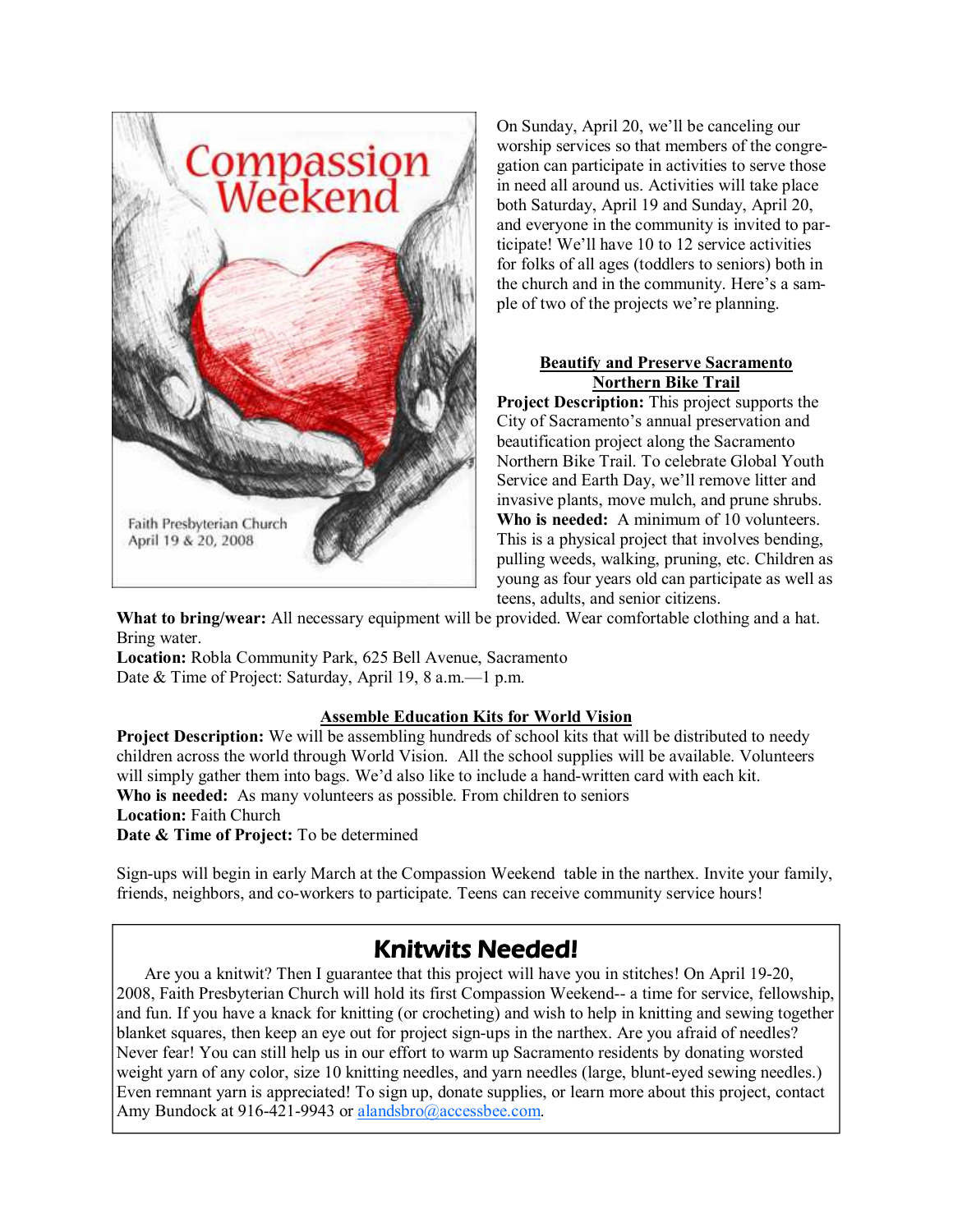## So Much is Happening in Children's Ministry



 The Third Grade Bible Presentation is just around the corner. Although we have a pretty good handle on who is in third grade, we also have a number of new families. If your child is in third, fourth, fifth, or sixth grade and has not yet received a Bible, please let Melinda Lewis or Pam Rock know. We do not want to miss anybody when we make the presentation.

 In Children's Worship, the children have been writing down prayers of gratitude and prayers of concern. The children would like to give thanks for their families, friends, and the world. They are also extremely thankful to all the people who come each week to share God's word with them.

 In Sunday School, the children learned about Nicodemus visiting Jesus by night. The children did a number of activities centered around John 3:16- God so loved the world that he gave his one and only Son that whoever believes in him will not perish, but have eternal life. For God's love is so great that we cannot measure with a measuring cup, we cannot measure it with a tape measure, and we cannot measure it with a clock. My prayer is that children come to understand this incredible gift we have been given.

 Many thanks to the Family Fun Night Team! Thanks to Cathy and Joey Healow, Jessica Mendoza, Nate Barton, Skyler and Sierra Brown, Don Lewis, Cate Whidby, Tyler Rock, Robert and Demetris Moore, Preston Tucker, and Megan Kinkennon.

#### Softball season is coming up!

Let me know if you are interested in playing coed softball this spring in the church league. Registration & equipment fee is \$30 per person. Get a release form and mail it with your check payable to "LINDSEE TANIMOTO" by March 30. League begins on Tuesday, April 22. Please reply with your availability to practice on Tuesdays. Feel free to pass along to other Faith & Bethany members. Blessings to you, Linz, 916/654-5982

### E-Waste Collection Day



On Saturday, April 5<sup>th</sup>, from 9am to 4pm, you can bring your televisions, monitors, laptops, computers printers, phones, scanners, stereos, fax machines and copiers to the JFK parking

lot, corner of Gloria and Florin Road. These items will be recycled. Do not bring household batteries, microwaves or appliances. Paul Keller for more information.

### **The Fruit Your Skin Craves**

If you're slathering on sunscreen through the winter months, good for you!! Your skin still needs it even if it's chilly outside. And here's something else you can do for your skin this season: stock up on sweet, juicy oranges. The reason? Oranges are ripe with naringenin, a natural occurring flavonone that may help shield skin from UV rays. It won't replace regular sunscreen use, but researchers hope it may help stop skin-cell death. Here are five other ways to help keep your skin supple this winter: 1. Get a humidifier for you home.

- 2. Use the right cleanser for your skin
- 3. Cut back on super hot showers.
- 4. Slather on an emollient-rich cream after bathing.
- 5. Pick the right sun screen.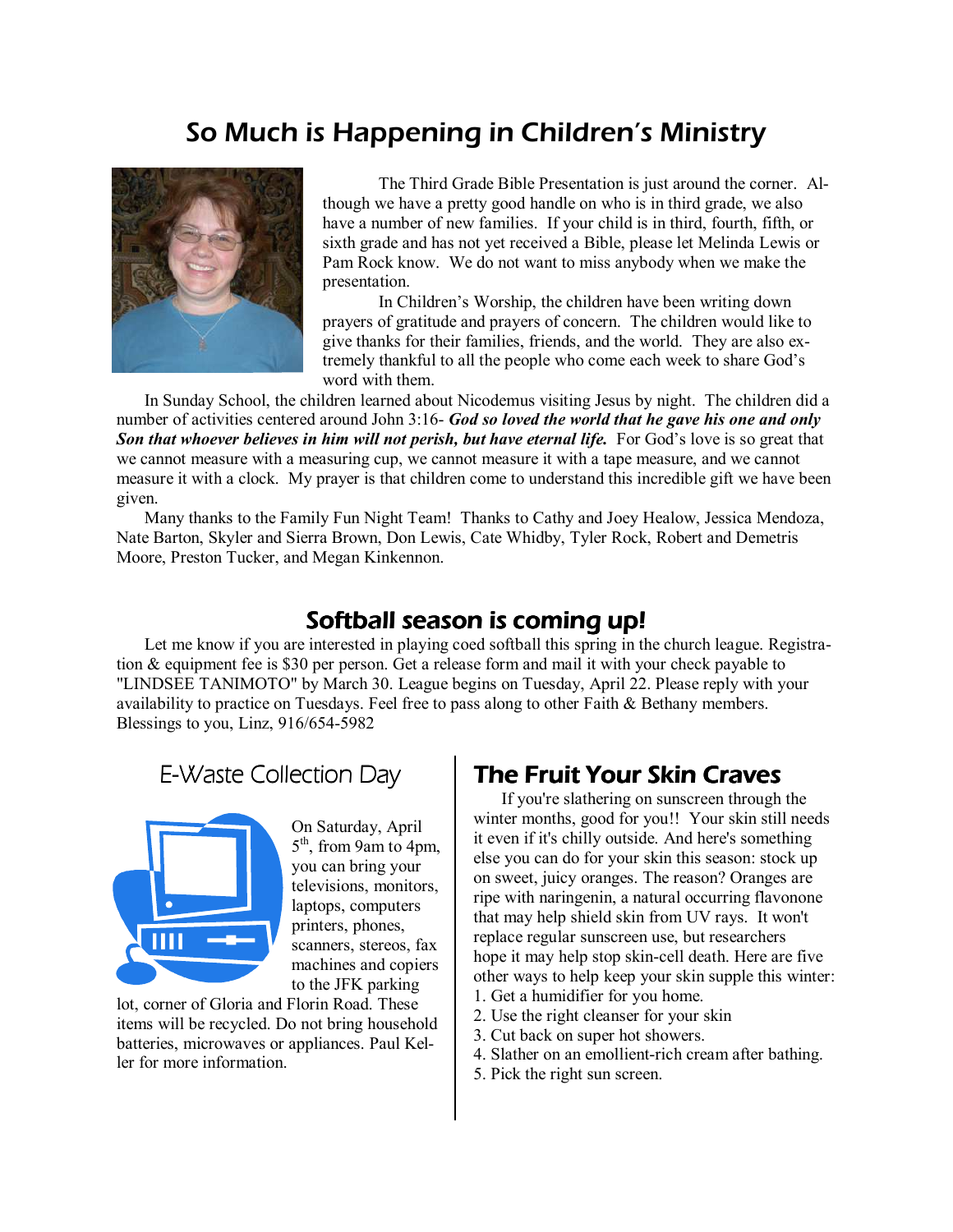## Current Time & Talent Opportunities

| <b>Ministry Opportu-</b><br>nity                                                                                                                                                                                               | Date(s) Needed                                                                                  | <b>Approx. Time Com-</b><br>mitment                                   | Committee/Coordinator/<br>Contact                                              |
|--------------------------------------------------------------------------------------------------------------------------------------------------------------------------------------------------------------------------------|-------------------------------------------------------------------------------------------------|-----------------------------------------------------------------------|--------------------------------------------------------------------------------|
| <b>Pocket Community</b><br>Coalition<br>1-2 people needed to<br>represent Faith Church<br>on this newly formed<br>coalition, which will<br>work to strengthen<br>families, neighbor-<br>hoods & schools in the<br>Pocket area. | Start immediately -<br>attend meetings the<br>second Thursday every<br>month $(6:30 \text{pm})$ | 2hrs per month                                                        | <b>Jeff Chapman</b><br>916-428-3439                                            |
| <b>Nugget Friendship</b><br><b>Receipts Coordinator</b><br>One person needed to<br>collect $&$ tally receipts                                                                                                                  | 2-3 times per year                                                                              | 2hrs each time                                                        | <b>Ruth Burkinshaw</b><br>916-393-3169                                         |
| <b>JFK Committee</b><br>4-6 people needed to<br>research & develop<br>opportunities for an on-<br>going relationship with<br>JFK High School                                                                                   | Start date to be deter-<br>mined                                                                | To be determined once<br>research done to iden-<br>tify opportunities | Mission<br><b>Jane Owen</b><br>916-391-8302                                    |
| <b>Church Lock-up</b><br>1-2 people needed to<br>secure the church prop-<br>erty and check safety<br>items following the<br>11:00am service                                                                                    | The fifth Sunday of<br>each month (that have<br>five Sundays)                                   | 20-30 minutes                                                         | <b>Property Maintenance Commit-</b><br>tee<br><b>Ken Finch</b><br>916-391-6101 |

## What's New on the Web?

Have you visited Faith's website lately? Next time you are logged on to the Internet go to www.faithpresby.com to see what's new. Go to the "Calendar" tab and look under "Upcoming Events" for the latest news from the church and congregation. You'll find information about Compassion Weekend and a link to more details about what's planned and how you can get involved. Under "Upcoming Events" you can also click on the links to see photos of our 2007 Fall Retreat, Harvest Dinner, Golf Tournament, and a God's Green Earth activity. Interested in reading the 2007 Annual Report? Go to "About Faith," then "Leadership" and click on the link. If you like to see what **volunteer activities** are currently available in the church go to the "Outreach" tab and look for "Time and Talent Opportunities." Sermons are available under the "Worship" tab and look for the current issue of the *Presby News* under the "Our Community" heading. Happy Surfing!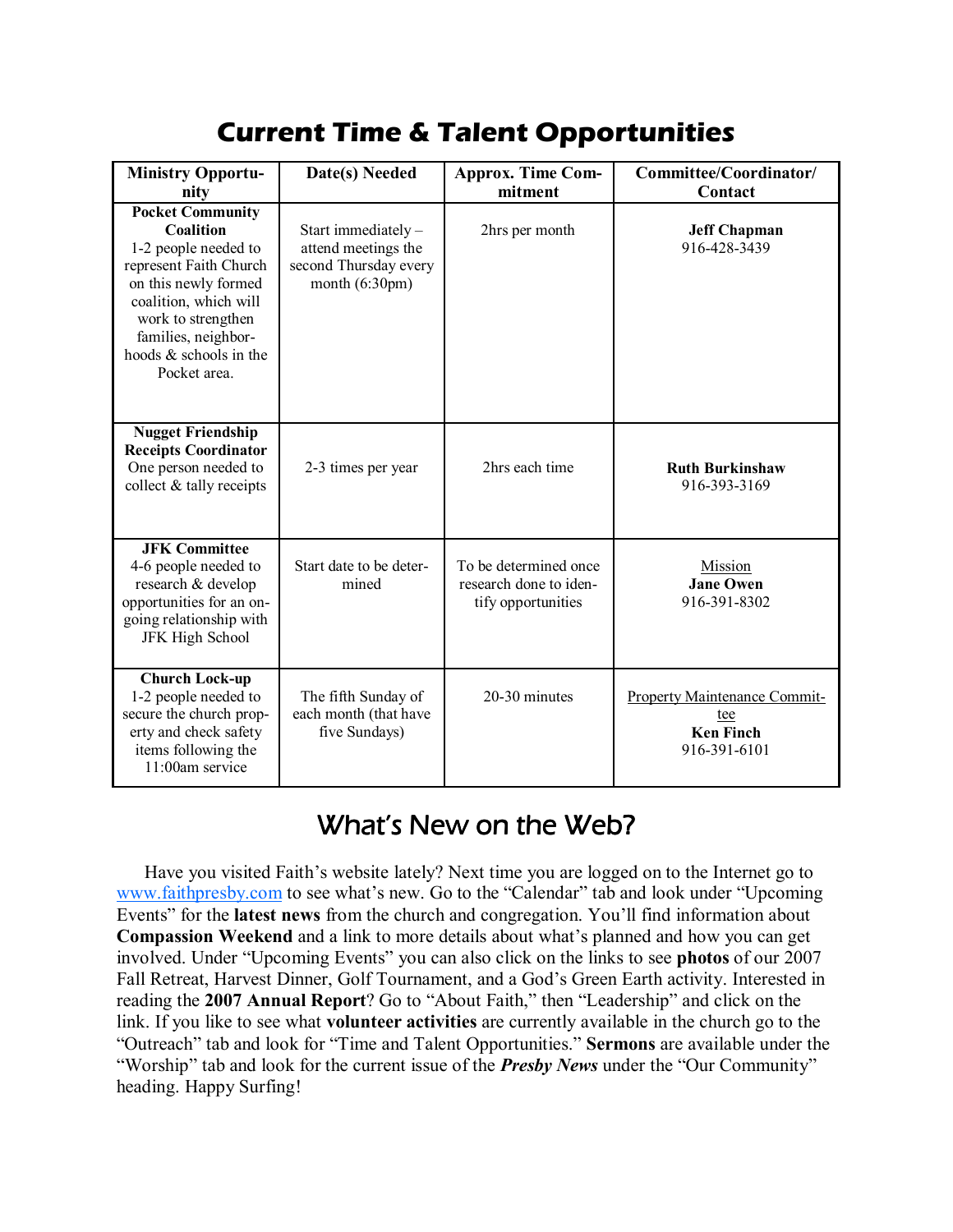# Join Us for Supper Club

What is the Supper Club? You may not know. The Supper Club is one of the best ways to get to know others at Faith in a social atmosphere. This is how it works.

 Supper Clubs will take place on the first Sunday evening of the months of March, April, May and June. We have four categories: host, main dish, salad and/or vegetable and dessert. Each month you will be with a different group of people (groups of 8). One month you will be asked to host, one to bring the main dish, one a salad and/or vegetable and one a dessert. On the month that you will be the host, dinner will be at your home. As host you will provide beverages, appetizers (if you wish) and bread or rolls. Everything else will be brought by others in your group.

When it is your month to host you will contact your guests a week or two before and let them know what time to come and directions to your home. Most of the time people can bring whatever they wish (they may have a specialty) or you may want to have a theme, such as a barbecue. On the other months you will be going to someone else's home. You will bring what is in the category assigned to you. By the time Supper Club is over you will know a little more about and have a connection to a couple of dozen people!

 Many friendships have begun this way. After all the sign ups are taken I will mail out your assignments for all the months so you can plan accordingly. Hopefully, we'll have a sub list so if for some reason you aren't able to participate one of the months you can call a sub. Please don't hesitate to call me if you have questions. Look for sign up sheets in the Narthex!

## Host Families Needed for Exchange Students



Hi, I'm Nina Dramer, and here's a picture of me and Mom, just to remind you who I am. We've been "regulars" here at Faith for about 8 years now. I'm part of Crew, and in the past have been in Young Faith Singers, worship band, Munchies, and have spent many summers at Westminster Woods.

 The reason for this notice is that next school year I hope to be going off to a foreign country as a Rotary International exchange student. I've made it through the application and interview processes and have conditional acceptance. Only one

thing stands in my way: they have made it clear to me that I will not be going anywhere until I find three host families for an incoming Rotary exchange student.

 I would love it if Rotary could place a student with families here at Faith. Since I've grown up in this church, I know what we have to offer. There's no better place. I would be grateful if you would consider becoming a host family.

 A three-month term is what is asked for. Then the student goes to a new host family. The student will be arriving just before the start of the school year, probably late August. You could be either the first (through November), second (Dec-Feb), or even third (March-May) host family.

 If you have school-age kids, that's super. Think what a great experience this would be for them. But even if you don't have children in your home, it doesn't matter, for even empty-nesters have done it and had a great time. You provide meals, a bed (private room not a requirement), and make sure they get enrolled in the local high school. McClatchy, Kennedy, Christian Brothers, and many others all have years of experience hosting exchange students. Mom and I have hosted two times, and both experiences were fantastic. We loved it, and we're sure you would too.

 Please feel free to call me at your convenience and I can get you more information. Actually, the sooner you come forward, the more choice you have. Please take this chance. There's a wonderful kid waiting to become part of your family, and hopefully you will have a lifelong friendship. You can reach me and my mom, Barbara, at 916-442-6331.